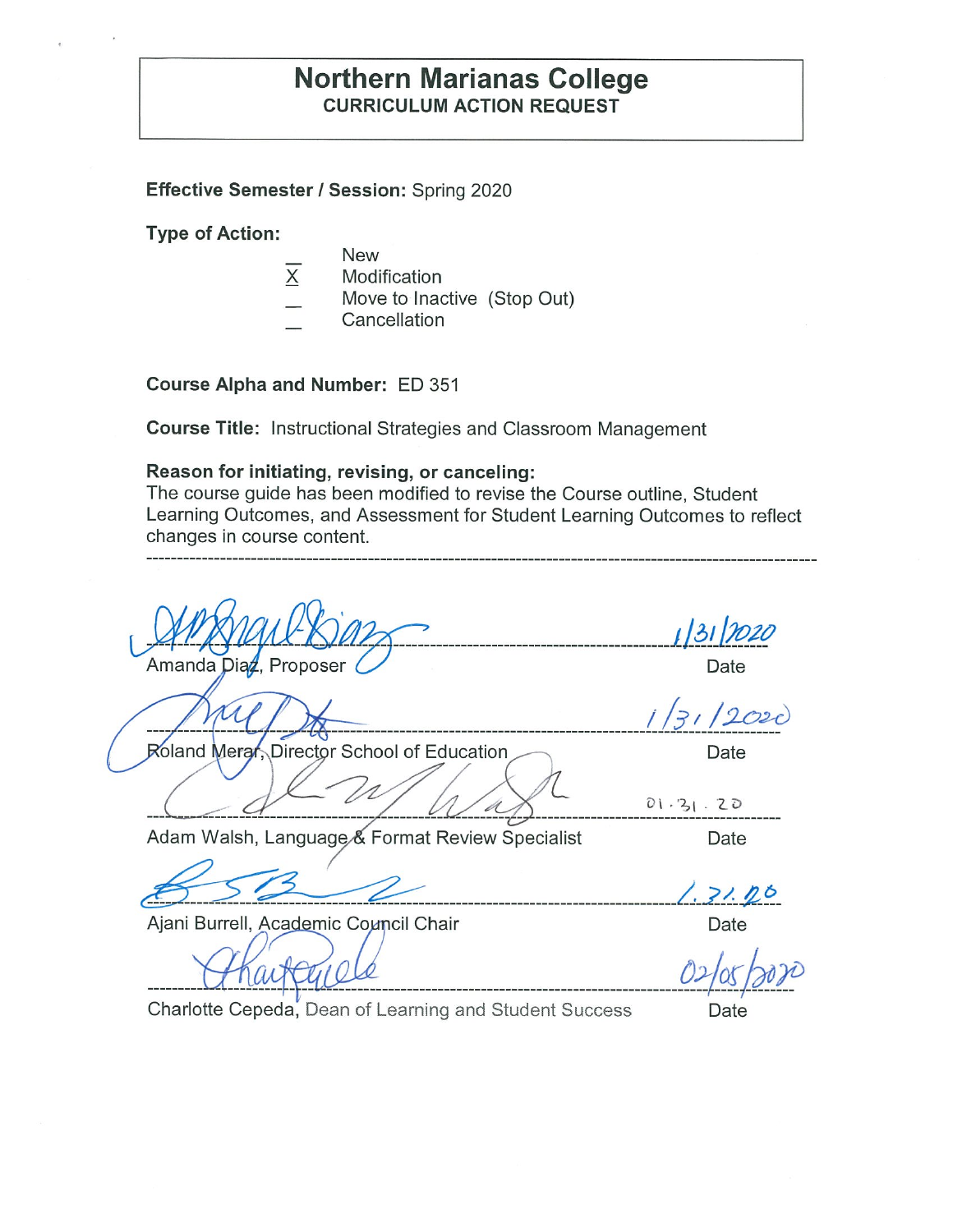Course: ED351 Instructional Strategies and Classroom Management

### **1. Department**

School of Education

### **2. Purpose**

The objective of the course is to provide pre-service teachers an understanding of how to create a well-managed classroom environment that promotes student learning. It provides practical knowledge to diagnosis and analyze difficulties in a classroom setting and how to apply appropriate instructional strategies.

### **3. Description**

# **A. Required/Recommended Textbook(s) and Related Materials**

Required:

Mackenzie, Robert J, and Lisa M.A. Stanzione. Setting Limits in the Classroom. 3rd ed., Three Rivers Press, 2010.

Jones, Fredric H, et al. Tools for Teaching. 3rd ed., Fredric H. Jones & Associates, Inc., 2014.

Recommended: N/A

## **B. Contact Hours**

- **1. Lecture:** 3 per week/ 45 per semester
- **2. Lab:** N/A
- **3. Other:** 5 hours of classroom observations (K-8th grade)

## **C. Credits**

- **1. Number:** 3
- **2. Type:** Regular degree credits

## **D. Catalogue Course Description**

This course provides pre-service teachers with theories, approaches, methods, and activities essential for developing a cohesive and cooperative classroom. Pre-service teachers will discuss various ways to accommodate alternative learning styles and discuss strategic interventions and discipline techniques to enhance instructional focus. Prerequisites: Provisional Teacher Candidacy or permission from the Director of the School of Education English. Placement Level: EN202. Math Placement Level: MA132. (Course offered: Fall & Spring)

## **E. Degree or Certificate Requirements Met by Course**

This is a required course for all Bachelor of Science Degrees in Education with an emphasis in Elementary Education, Early Childhood Education, Special Education, or Rehabilitation & Human Services.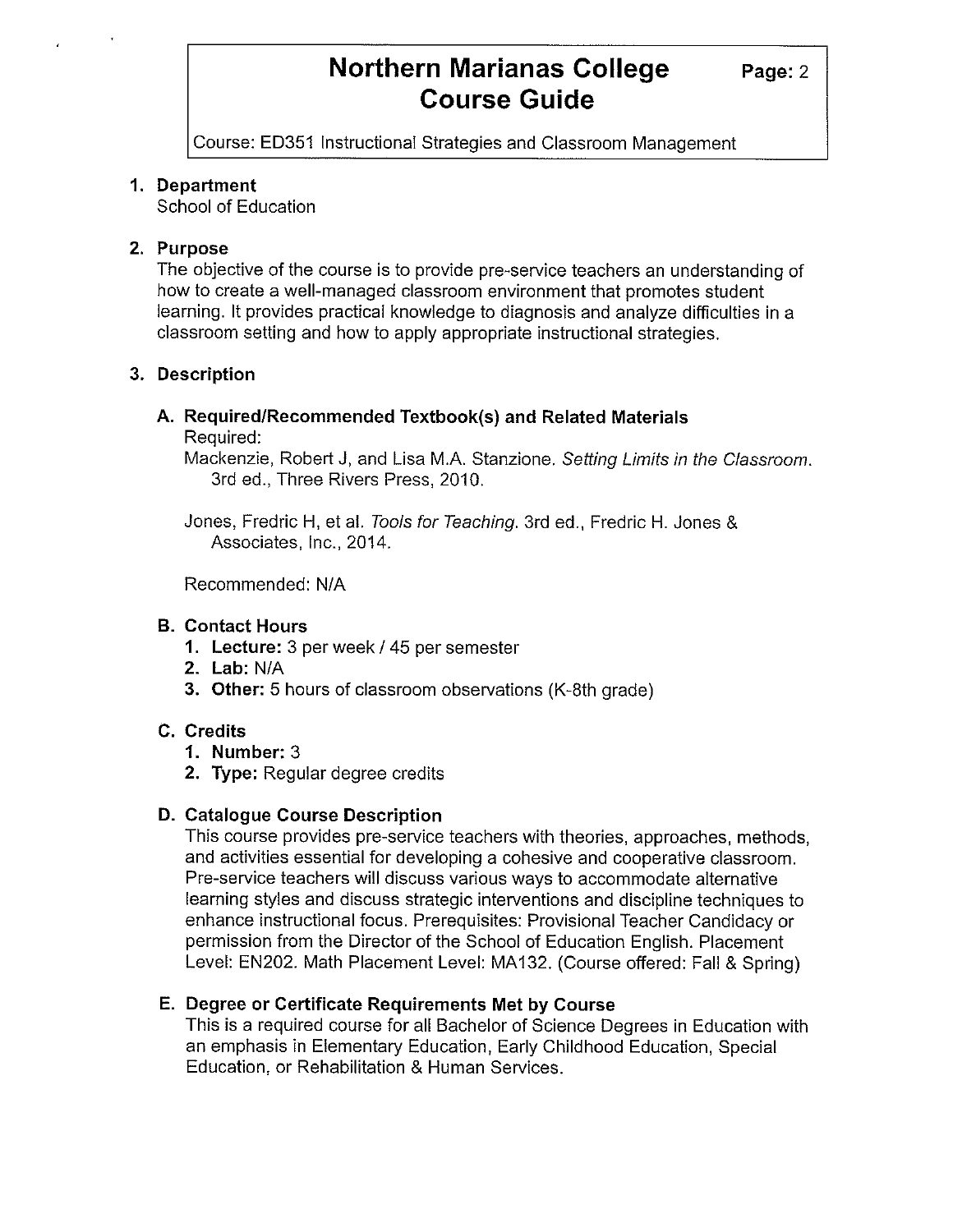**Page:3** 

Course: ED351 Instructional Strategies and Classroom Management

#### **F. Course Activities and Design**

This course is designed to incorporate lectures, readings, quizzes, reflections, exams, classroom observations, and a management plan.

### **4. Course Prerequisite(s); Concurrent Course Enrollment**

Prerequisites: Teacher Candidacy status or permission from the Director of the School of Education

Concurrent Course Enrollment: None

#### **Required English/Mathematics Proficiency Level(s)**  English Placement Level: EN202 Mathematics Placement Level: MA132

#### **5. Estimated Cost of Course; Instructional Resources Needed**

Cost to the Student: Tuition for a 3 credit course, cost of required textbooks, and instructional materials fee.

Cost to the College: Instructor's salary.

Instructional resources needed for the course include: laptop, projector, whiteboard, Curriculum Resource Center (CRC) materials, photocopied materials, and various other consumable materials as necessary.

#### **6. Method of Evaluation**

Student grades will be determined based on:

- 1.0. Attendance/Participation;
- 2.0 Incidental Assignments;
- 3.0 Quizzes;
- 4.0 Reflections;
- 5.0 Examinations; and
- 6.0 Observations;
- 7.0 Presentations.

NMC's and SOE's grading and attendance policies will be followed.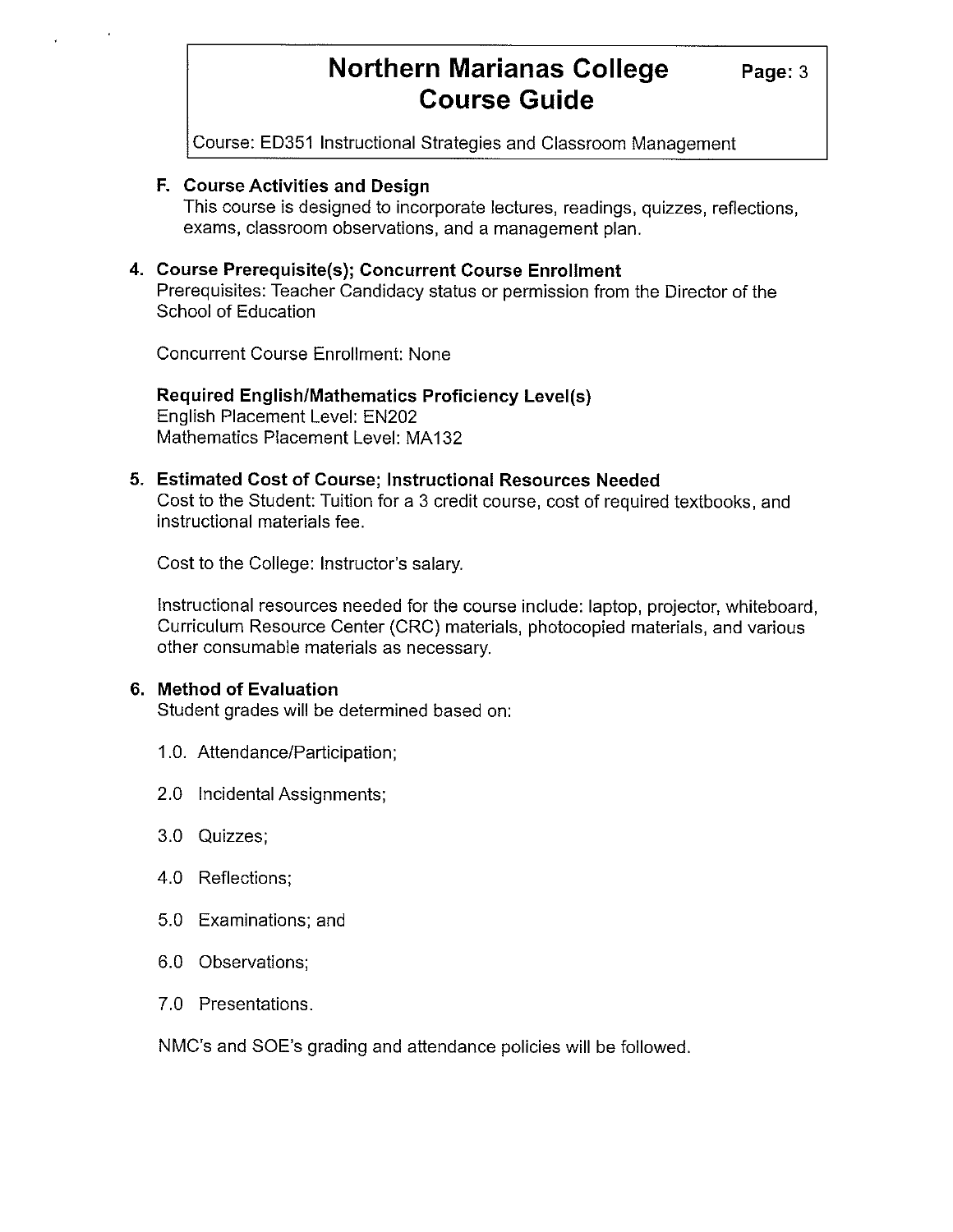Course: ED351 Instructional Strategies and Classroom Management

## **7. Course Outline**

This is a topical outline and does not necessarily indicate the sequence in which the material will be presented.

- 1.0 Classroom Structure
- 2.0 Procedures and Parent Support
- 3.0 Beginning of the School Year
	- 3.1 Letter to the parents
	- 3.2 Rules
	- 3.3 Procedures
- 4.0 Developing Positive Relationships
- 5.0 Engagements Strategies
- 6.0 Preferred Activity Time (PAT)
- 7.0 Rules 7 .1 Three types of classroom approaches to rules
- 8.0 Limits and Power Struggles
- 9.0 Logical Consequences
- 10.0 Recess Academy
- 11.0 Time-Out
- 12.0 Office Support
- 13.0 Managing Extreme Behaviors
- 14.0 Students with Disabilities
- 15.0 School-Wide Discipline Plan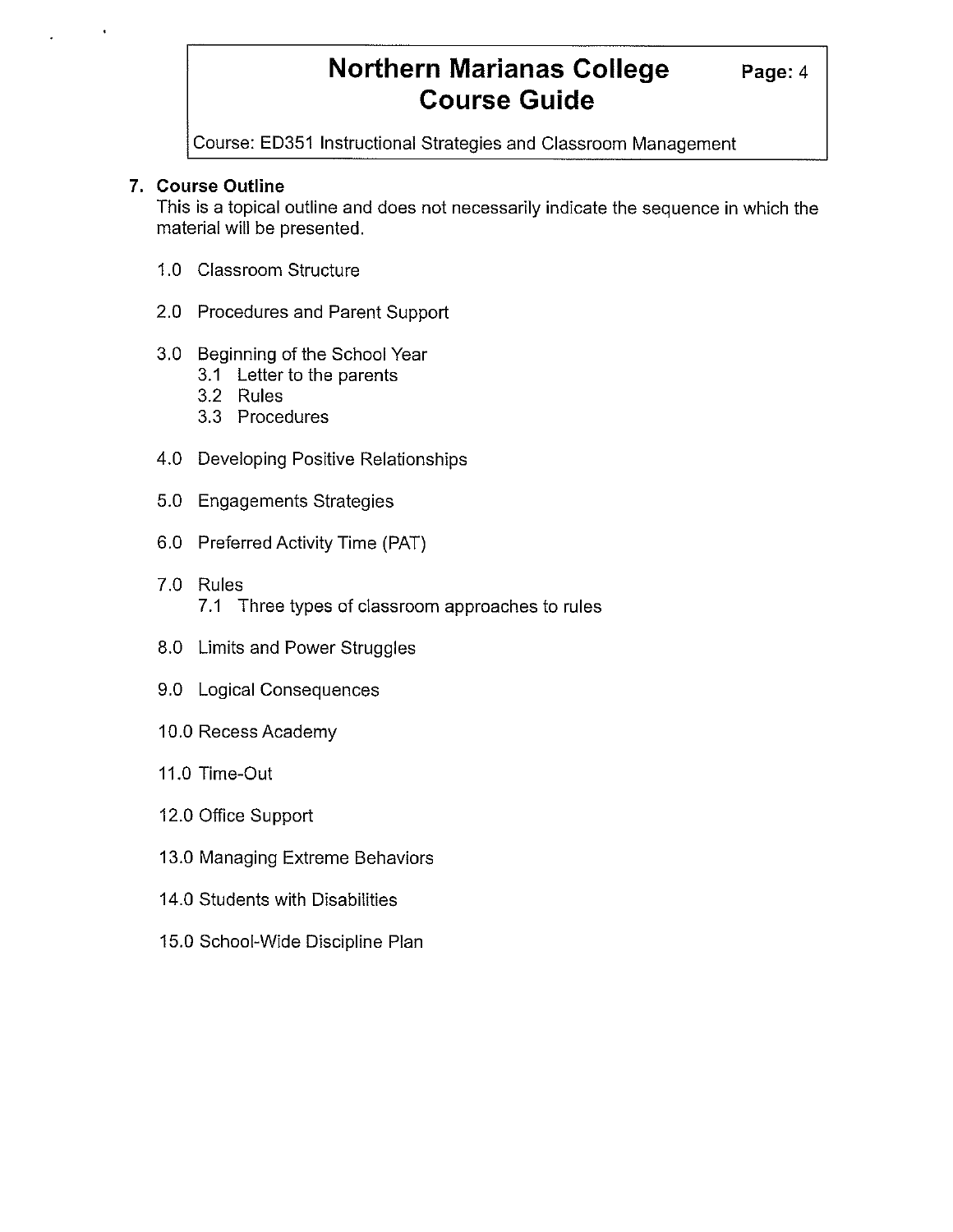**Page:5** 

Course: ED351 Instructional Strategies and Classroom Management

### **8. Instructional Goals**

The course will introduce students to:

- 1.0 Effective classroom management systems;
- 2.0 Methods of monitoring student behavior, teaching self-monitoring, and building positive classroom communities;
- 3.0 Variety of instructional strategies;
- 4.0 Developing a Management Plan;
- 5.0 Distinguishing various types of behaviors in the classroom settings;
- 6.0 Positive discipline methods and techniques;
- 7.0 Theories, approaches, standards, and controversies that surround classroom management;
- 8.0 The process and guidance of conflict resolution and the application of classroom management meetings; and
- 9.0 Managing problem behaviors.